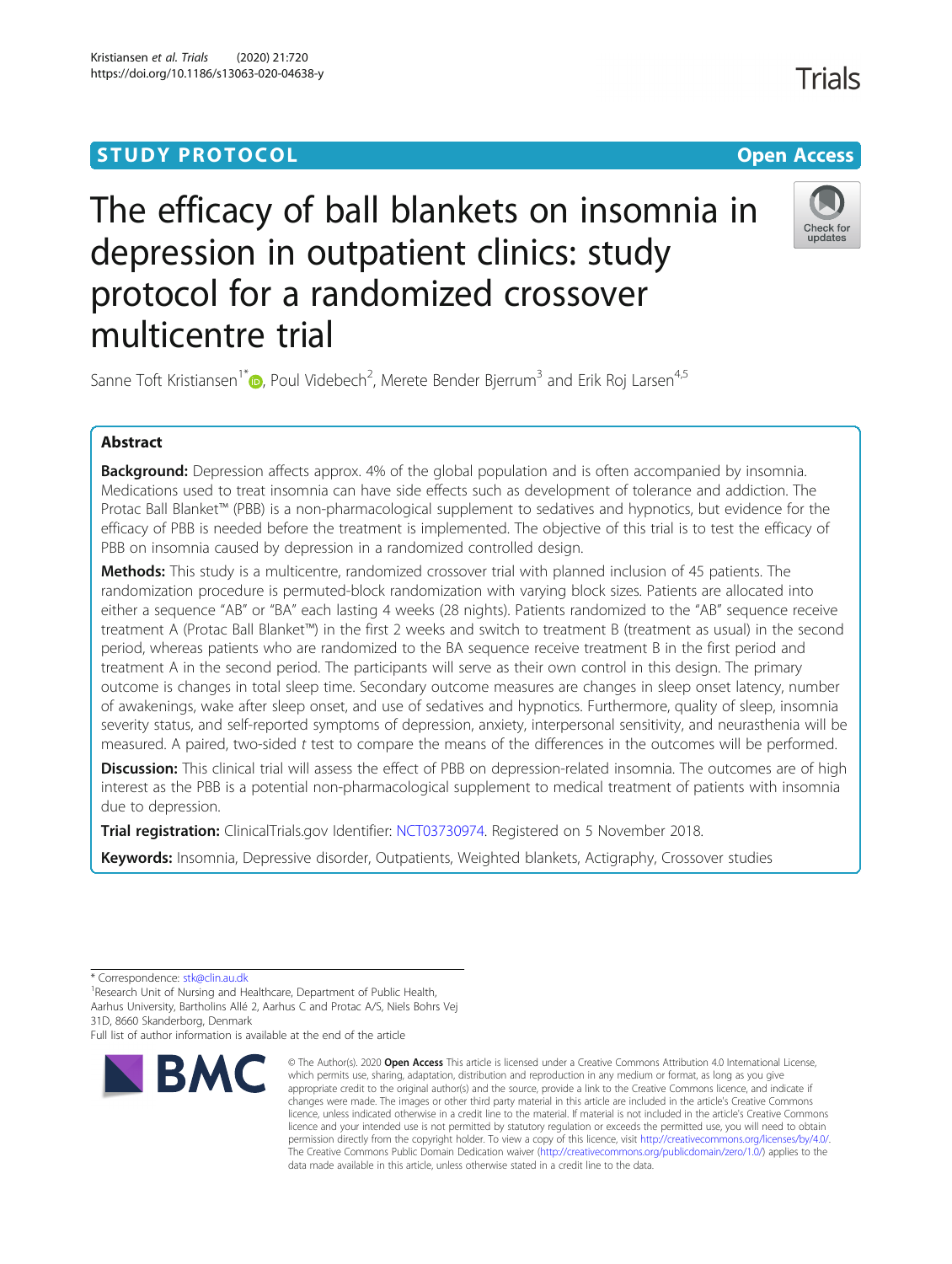# Background

Depression affects approximately 4% of the global population and is associated with significant morbidity and mortality. Evidence-based treatment of the condition is therefore an important clinical and public health issue [[1,](#page-10-0) [2\]](#page-10-0). Unfortunately, some symptoms of depression are difficult to manage such as for instance insomnia. Insomnia occurs in the majority of patients with depression [\[2](#page-10-0)] and is characterized as problems with initiating sleep, several wake ups, early morning awakening, reduced total sleep time, and daytime dysfunction [\[3](#page-10-0)–[5](#page-10-0)], all causing poor sleep quality. The relationship between insomnia and depression is complex. Whether insomnia is part of depression or a separate entity is still debated [[6](#page-10-0)–[8\]](#page-10-0). Insomnia in this trial is addressed as a diagnostic symptom of depression [\[9](#page-10-0)]. Possible reasons for insomnia in depression are anxiety, impaired stress regulation, substance abuse, poor sleep hygiene, or ruminations [\[4,](#page-10-0) [10](#page-10-0)]. In both inpatient and outpatient psychiatry, medicine is often used to treat insomnia, but pharmacological treatment has side effects and, importantly, in case of benzodiazepines, there is a risk of drug tolerance and addiction [[11](#page-10-0)] as well as somnolence during day-time. Increased attention on investigating the known and unknown benefits of nonpharmacological treatment options for insomnia due to depression is therefore highly relevant. Non-pharmacological treatments include cognitive behavioural therapy, which has proven effects on insomnia [\[12](#page-10-0)–[14](#page-10-0)]. Cognitive behavioural therapy for insomnia (CBT-I) typically includes sleep restriction, stimulus control, cognitive therapy, sleep hygiene, and relaxation training [\[12](#page-10-0)–[14\]](#page-10-0). Unfortunately, sleep restriction with formal cognitive restructuring to target hyperarousal, dysfunctional behaviours, and maladaptive beliefs, thoughts, and attitudes is limited to patients without severe cognitive problems who are mentally able to participate in therapy sessions [[14](#page-10-0), [15](#page-10-0)]. Participation may therefore be problematic for a number of patients with depression, due to decreased energy and difficulties concentrating and remembering, and in some cases psychotic symptoms. Therefore, additional non-pharmacological treatment options are needed.

The Protac Ball Blanket™ is an option that can be used in all patients including patients with severe cognitive deficits due to depression. It has been shown to decrease sleep disturbances in children with ADHD [\[16](#page-10-0)]. Further, it has been used in adult psychiatric inpatient settings in Denmark since the early 1990s for patients suffering from depression, anxiety, agitation, manic episodes, and psychosis. From a clinical perspective, the blanket has been found to enhance the patient's awareness of the body and its physical delimitation which relieves restlessness, stress, and anxiety and provides a sense of security and calm in mind and body, which for some resolves in improved sleep quality. The theory underlying the reasons for using the PBB for calming purposes is based on theories of Sensory Integration  $[16–18]$  $[16–18]$  $[16–18]$  $[16–18]$ . It is hypothesized that the deep pressure stimulation and the sensory inputs from the weight of the blanket are providing sensory input to the Proprioceptive System located in our muscles and joints. This provides us with a sense of body awareness and the movement of the loose plastic balls in the blanket which provide sensory input to the Tactile System reduces the body's physiological level of arousal and stress, which might improve sleep. Clinical experiences support the use of PBB in depression, but to our knowledge, there are no studies on the exact effects of the blanket and the appropriateness of using PBB in insomnia among adults with depression. Two published dissertations on sleeping problems due to dementia or sense of touch and sense of movement issues in children indicate calming effects of using ball blankets [[18](#page-10-0), [19\]](#page-10-0). Overlap in symptoms between these conditions and depression, i.e., anxiety and sleep disturbances, suggest an effect in depression. Currently, ball blankets are used as a non-evidence-based treatment option among adults with depression. However, lack of evidence limits the use in the adult population or may expose some to a useless treatment. Further, if ball blankets are beneficial for a proportion of patients with depression, the lack of data on adult patients hampers further development and improvement of the PBB for the benefit of patients.

An important goal in the treatment of depression is to increase the total sleep time, minimize the sleep onset latency, and improve quality of sleep, and at the same time minimize the use of sedatives [[1,](#page-10-0) [8,](#page-10-0) [20](#page-10-0)]. We hypothesize that PBB will extend sleep durations, minimize the sleep onset latency, reduce the number of awakenings, reduce wake after sleep onset, reduce the need for sedatives, improve the quality of sleep, and reduce the self-reported symptoms in patients with insomnia due to depression.

#### Methods/design

#### **Objectives**

The objective is to investigate the efficacy of PBB on insomnia caused by depression in a randomized controlled design.

#### Hypotheses

The use of PBB on patients with insomnia due to depression will

Primary goal

1. Extend the total night-time sleep and

Secondary goals

- 2. Reduce sleep onset latency
- 3. Reduce the number of awakenings
- 4. Reduce wake after sleep onset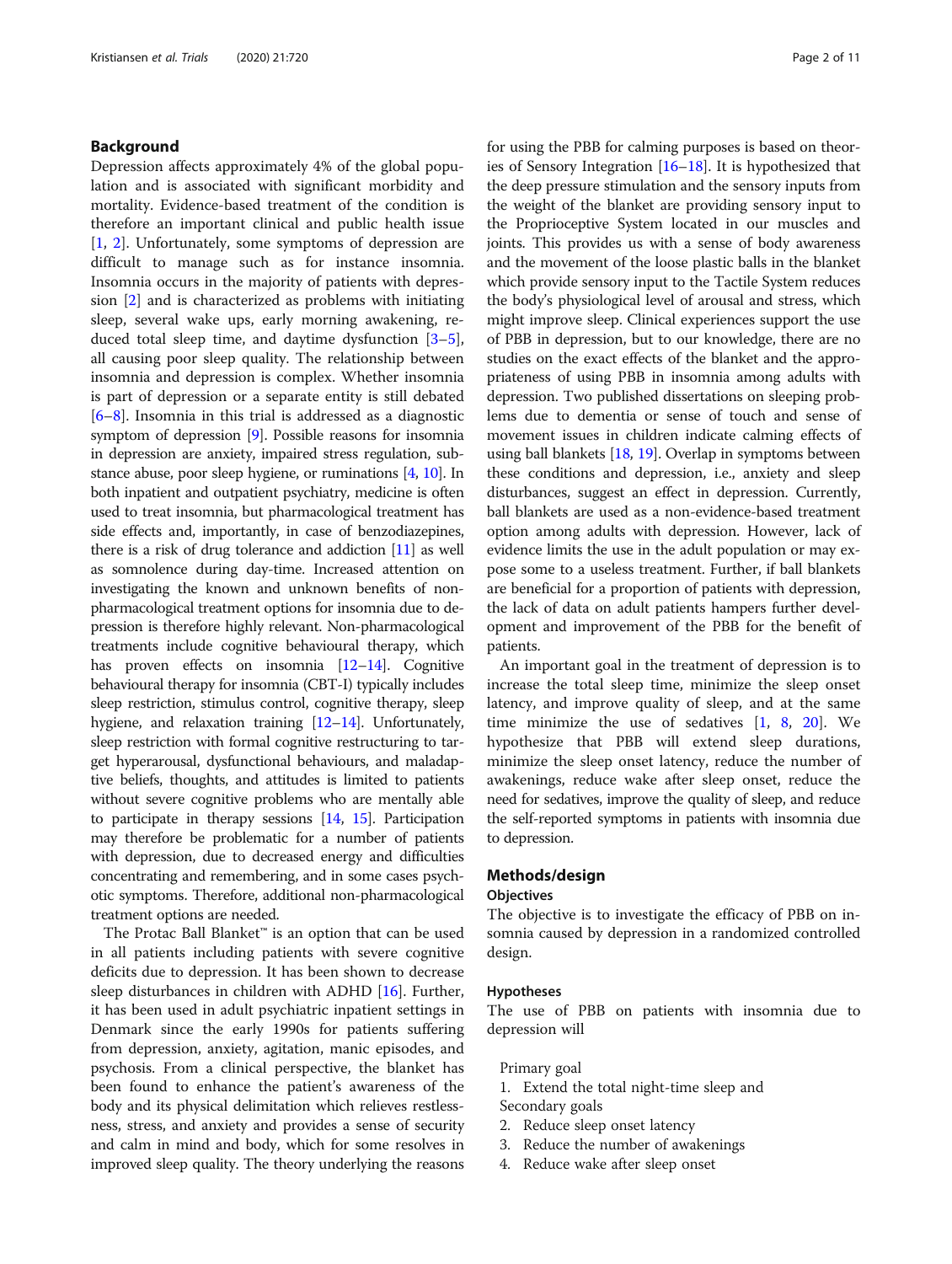- 5. Reduce the need for sedatives
- 6. Improve the quality of sleep
- 7. Reduce the self-reported symptoms of patients with depression

# Trial design and study setting

This multicentre trial has a randomized 2-sequence, 2 period, 2-treatment crossover design. The rationale for choosing a crossover design is as follows:

- 1. Traditionally, the recruitment of depressed patients for research trials is heavily challenged due to the nature of depression, and by choosing a crossover design, we can achieve the same precision as a parallel group trial with a lower sample size  $[21]$  $[21]$  $[21]$ .
- 2. We further expect easier recruitment and fewer drop-outs as all patients get to try the PBB intervention compared to a parallel group design.

We are not including a washout period in the trial design for one reason:

1. The clinical nature and mechanism of the PBB is unlikely to have a residual effect that persists into the subsequent period, as PBBs only cause effect when patients are exposed to the product.

The data collection period lasts 4 weeks (28 nights in total) with planned inclusion of 45 patients. The study protocol adheres to the SPIRIT (Standard Protocol Items: Recommendations for Interventional Trials) reporting guidelines [\[22](#page-10-0)].

The trial takes place in two outpatient settings, The Mood Disorders Clinic, Aarhus University Hospital Psychiatry, Central Denmark Region, and in the Mental Health Department Odense – University Clinic, Mental Health Service, Region of Southern Denmark. Both hospitals are public university hospitals. In Denmark, public hospitals containing outpatient clinics are free of charge and treat all patients in need of urgent treatment of depression.

# Eligibility criteria

Patients will be recruited through their primary contact in the clinics. The project manager (PhD student and psychiatric nurse (STK)) and three research assistants (two psychiatric nurses and a medical student) will perform the interventions.

# Inclusion criteria

1. Participants: Patients with first depressive episode or with recurrent depressive disorders according to ICD-10 (F32–33) or F32–33 in combination with

anxiety disorders F40–41.2 (males and females, aged ≥ 18 years) who receive outpatient treatment in The Mood Disorders Clinic, Aarhus University Hospital Psychiatry, Denmark, and in the Mental Health Department Odense – University Clinic, Mental Health Service, Region of Southern Denmark.

- 2. Participants must
	- Experience poor sleep and have a Global Pittsburgh Sleep Quality Index Score  $\geq 5$  [[3,](#page-10-0) [5,](#page-10-0) [14](#page-10-0)].
	- Report one or more of the following:
		- (a) Sleep onset latency  $\geq$  31 min, occurring  $\geq$  3 nights a week, for  $\geq 14$  days, [[14,](#page-10-0) [23](#page-10-0)]
		- (b) Wake time after sleep onset of  $\geq 31$  min occurring ≥ 3 nights a week for  $≥ 14$  days, [\[14,](#page-10-0) [23](#page-10-0)]
		- (c) Early morning awakenings  $\geq$  3 nights a week for ≥ [14](#page-10-0) days [14, [23](#page-10-0)].

In this trial, early morning awakening is defined as the final morning awakening with a wake-up time  $\geq 1$  h prior to desired wake up time [\[14](#page-10-0), [24](#page-10-0), [25](#page-10-0)].

# Exclusion criteria

- Patients that, according to ICD-10 criteria, have been depressed > 2 years
- Patients suffering from hypersomnia (ICD-10: F51.13)
- Patients with harmful use of or dependence on psychoactive drugs (ICD-10: F10–19)
- Patients with diseases directly influencing sleep quality (such as severe chronic pain issues, sleep apnoea)
- Patients who report breathing issues during the eligibility PSQI interview
- Patients with Circadian Rhythm Sleep-Wake Disorders (ICD-10; G47.20–47.26)
- Participation in other research interventions during the intervention period.

# Intervention

The intervention is the 7-kg Protac Ball Blanket™ Flexible cotton 200 cm filled with loose quit plastic balls. The blanket is characterized by the movement of the plastic balls, which provides a changing sensory stimulation. For more information, see [www.protac.dk](http://www.protac.dk).

Treatment as usual in this trial refers to the regular duvet each patient usually uses when sleeping at home. Information (e.g. size, weight, material) on each of the patient's duvets will be registered before inclusion for the purpose of describing the average duvets used as control blanket in this trial.

# Actigraphy

Actigraphy will be used as an instrument to objectively evaluate sleep in this trial.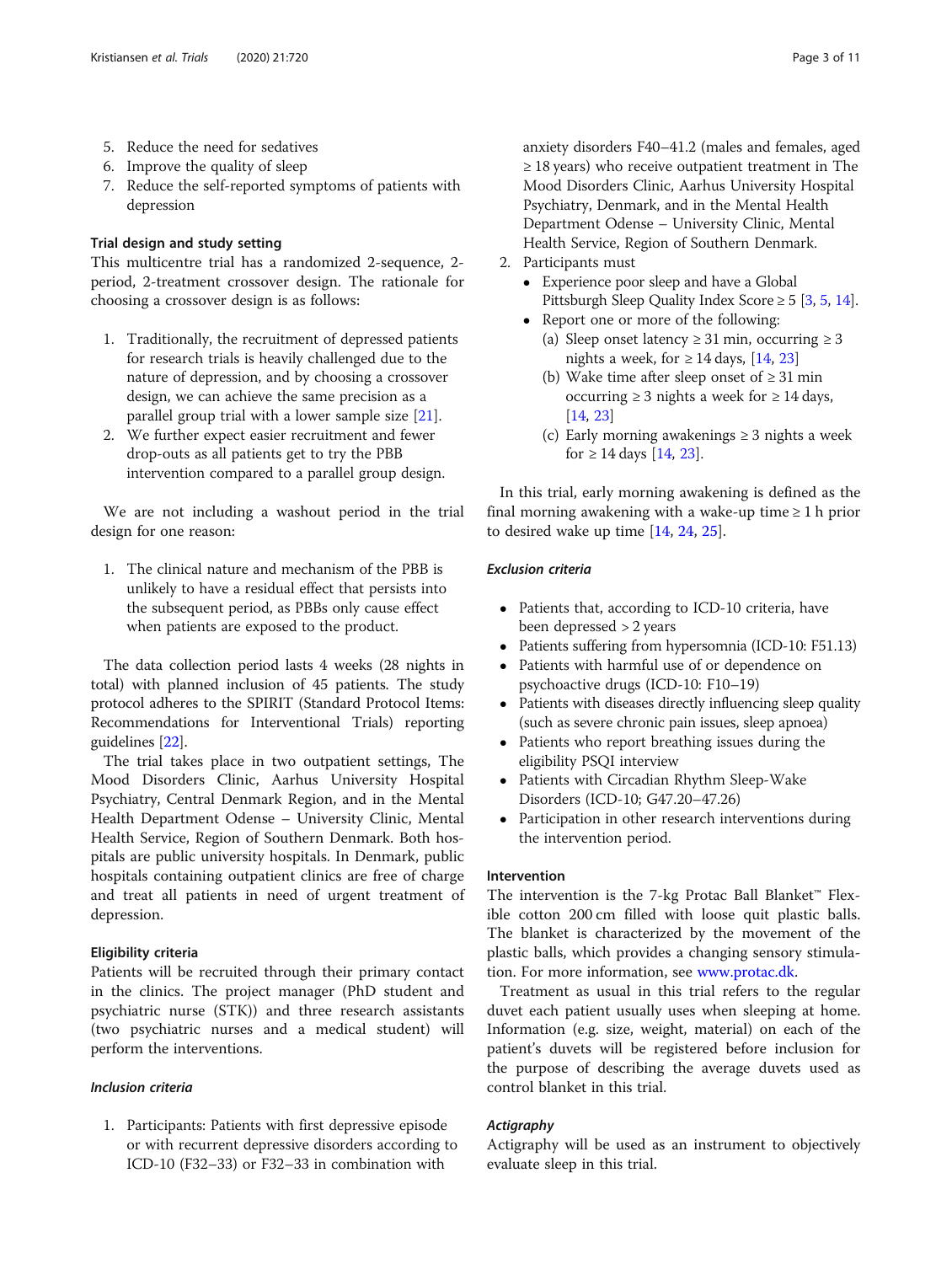<span id="page-3-0"></span>The devise used is a Motionlogger Micro Watch (Version 1.99.5.1.) from Ambulatory Monitoring Inc. New York, USA. It is a portable device that is the size of a large wristwatch. The actigraph is an accelerometer that detects the intensity and the amount of movements as a function of time [\[26](#page-10-0)]. Movements are monitored continuously and stored within the device. Subsequent analysis of frequency and patterns of movement by means of validated algorithms permits detection of sleep-wake patterns. For this trial, movements will be sampled in 1-min epochs. The data activity collection modes are Zero Crossing (ZC) and Proportional Integrating Measure (PIM) [\[26](#page-10-0), [27\]](#page-10-0). All movements that are scored above a preset threshold using the algorithm Cole-Kripke scoring algorithm are scored as "awake" and those that are below this threshold are scored as "sleep". The algorithm correctly distinguished sleep from wakefulness 88% of the time when compared to polysomnography [\[27\]](#page-10-0).

All patients will be asked to wear the actigraph on the wrist of their non-dominant hand for the consecutive 4 weeks (28 nights in total) in their own home environments. As the device is waterproof, patients are instructed to wear the actigraph 24 h a day, including when taking showers. Patients are instructed to press the event-marker as they go to bed, wake up, and when they get out of bed at the start of the next day. These starts and stop intervals will be registered in sleep diaries as patients will be able to visually see if they forgot the registration.

STK and an experienced sleep scientist will perform the scoring and analysis of actigraphic records. The degree of agreement between raters will be calculated and reported using the Intraclass Correlation Coefficient. Data will be analysed using the MotionLogger Analysis Software program Action-W (AW2) (Version 2.7.2).

The pertinent sleep variables chosen for this trial are total sleep time after sleep onset (in minutes) (TST), sleep onset latency (SOL), number of awakenings, and wake after sleep onset (WASO) (for definitions of vari-ables, see the "[Outcomes](#page-5-0)" section).

#### The practicalities of the trial

Figure 1 outlines the participant timeline, and Fig. [2](#page-4-0) shows the standard protocol items recommended by SPIRIT: Schedule for enrolment, intervention, and assessments. Additional file [1](#page-9-0) presents The Standard

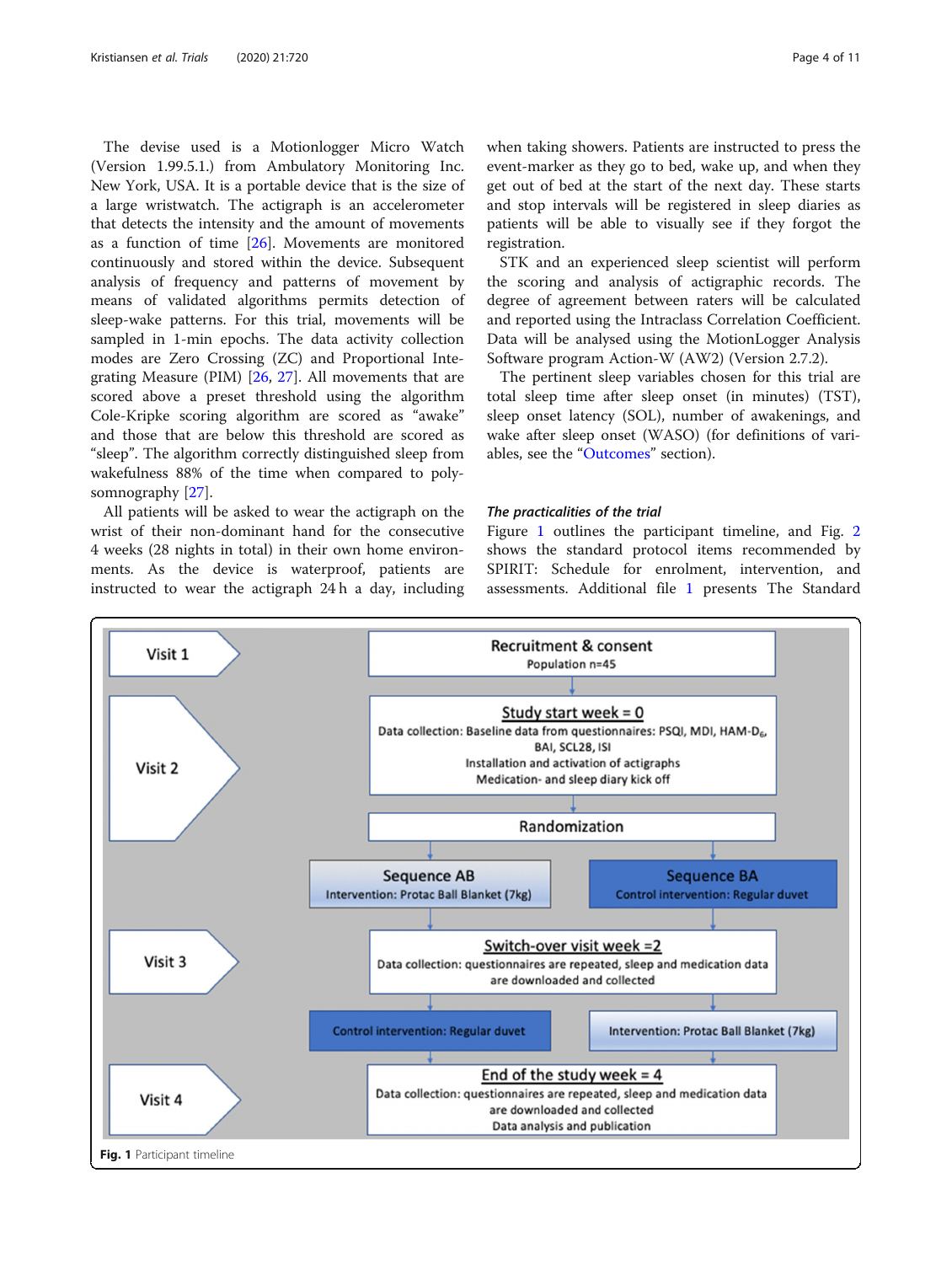<span id="page-4-0"></span>

|                                                                 | Enrolment | Allocation           | Post-allocation           |                    | Close-out                   |
|-----------------------------------------------------------------|-----------|----------------------|---------------------------|--------------------|-----------------------------|
| <b>TIMEPOINT**</b>                                              | $-t_1$    | <b>Baseline</b><br>0 | 2 weeks<br>$(t_1)$        | 4 weeks<br>$(t_2)$ | <b>Year 2022</b><br>$(t_3)$ |
| <b>ENROLMENT:</b>                                               |           |                      |                           |                    |                             |
| <b>Eligibility screen</b>                                       | Х         |                      |                           |                    |                             |
| Informed consent                                                | X         |                      |                           |                    |                             |
| Allocation                                                      |           | Х                    |                           |                    |                             |
| <b>INTERVENTIONS:</b>                                           |           |                      |                           |                    |                             |
| <b>Activation of actigraphs</b>                                 |           | $X_{\leftarrow}$     |                           |                    |                             |
| [Intervention AB: Protac Ball<br><b>Blanket, Flexible (7kg]</b> |           |                      |                           |                    |                             |
| [Intervention BA: Regular duvet:<br><b>Treatment as usual]</b>  |           |                      |                           |                    |                             |
| <b>Cross-over</b>                                               |           |                      | X                         |                    |                             |
| <b>ASSESSMENTS:</b>                                             |           |                      |                           |                    |                             |
| [Socio-demographic and medical<br>variables]                    | X         |                      |                           |                    |                             |
| [Total nighttime sleep (TST)]                                   |           |                      |                           |                    |                             |
| [Sleep onset latency (SOL)]                                     |           |                      |                           |                    |                             |
| [Number of awakenings (NA)]                                     |           |                      |                           |                    |                             |
| [Wake after sleep onset (WASO)]                                 |           |                      |                           |                    |                             |
| [PRN "When nessary" medication]                                 |           |                      |                           |                    |                             |
| [Sleep quality (PSQI)]                                          |           | X                    | Х                         | X                  |                             |
| [Insomnia Severity Index (ISI]                                  |           | Χ                    | X                         | X                  |                             |
| [Hamilton Depression Scale (HAM-<br>$D_6$                       |           | Х                    | X                         | X                  |                             |
| [Major Depression Inventory (MDI)]                              |           | Х                    | X                         | Х                  |                             |
| [Beck Anxiety Index (BAI)]                                      |           | $\mathsf X$          | $\pmb{\times}$            | X                  |                             |
| [Patient Reported Outcomes (SCL-<br>28)                         |           | $\pmb{\times}$       | $\boldsymbol{\mathsf{X}}$ | $\pmb{\mathsf{X}}$ |                             |
| Data analysis                                                   |           |                      |                           |                    | X                           |
| Knowledge dissemination                                         |           |                      |                           |                    | X                           |

Protocol Items: Recommendations for Interventional Trials (SPIRIT) checklist.

The participant timeline (Fig. [1](#page-3-0)) shows patients will meet with data collectors four times in total. Initially for the purpose of recruitment and written consent (visit 1), the second visit (Visit 2) consists of the installation and activation of actigraphs. Baseline data will be gathered using six validated questionnaires (see the

"[Data collection methods](#page-7-0)" section for further details). Patients will be introduced to the sleep and medication diary (Table 2) presented as a [supplementary material](#page-9-0). Data from sleep diaries will be used to aid the process of scoring sleep-wake stages, when analyzing patients' actigraphic sleep records. Subsequently, patients are randomized into either (1) sequence "AB" or (2) sequence "BA" each lasting 4 weeks. Patients randomized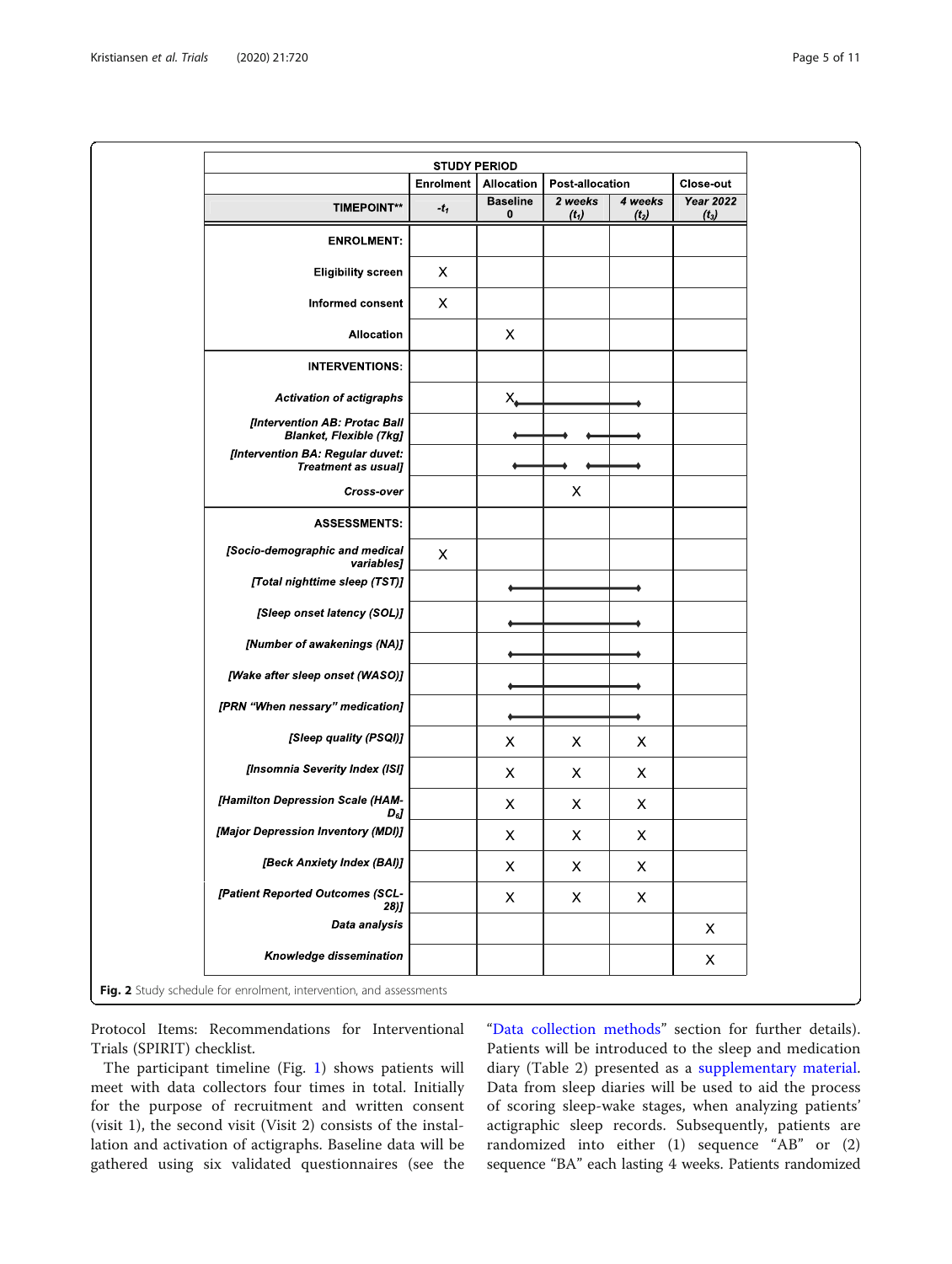<span id="page-5-0"></span>to the AB sequence receive treatment A (Protac Ball Blanket<sup>™</sup>, Flexible, 7 kg) in the first 2 weeks (14 nights) and switch to treatment B (treatment as usual = regular duvet) in the second period, whereas patients that are randomized to the BA sequence receive treatment B in the first period and treatment A in the second period. This means that participants will serve as their own controls.

In both sequences, patients receive general sleep advice prior to participation [\[4](#page-10-0)]. The rationale behind this is to avoid behavioural irregularities between periods in order to make comparison of data possible. Patients are recommended to avoid major variations in their sleep-wake patterns from day to day during the trial. But also to avoid major variations in their sleep environment and nicotine, caffeine, alcohol and food consumption directly before bed. Patients are also advised to limit daytime naps to a maximum of 30 min.

The third visit (visit 3) at day 15 consists of a switch-over visit to either receive the intervention or treatment as usual. All six questionnaires will be repeated. Data concerning sleep and medication will be downloaded from actigraphy and collected from diaries for the first 2-week period (14 days and nights). The procedures will be repeated at the end of the study (week four = day 29) at visit 4.

The investigators allow  $a + 7$ -day non-compliance with the scheduled visit dates (2 weeks apart) in case patients experience relapse or become ill, which can hinder a physical meeting. The allocated treatment will be discontinued in all cases of patient requests, hospitalization, and alcohol or drug abuse. Patients may withdraw from the trial for any reason. The investigators may withdraw the patient from the study if the patient is unwilling or unable to wear the actigraph, as the analysis of the primary outcome data depends on these measures.

In case patients experience intolerable adverse events and other unintended effects of trial interventions or trial conduct, the reasons will be recorded in the patient's Case Report Form (CRF) and securely stored in REDCap. All serious adverse events will be reported to the Danish Scientific Ethics Committee, in the final article, and also to Protac A/S.

The overall protocol adherence is secured by STK and the three research assistants. Individual training of research assistants is completed before study initiation. In order to secure full data completion, we have registered all questions from questionnaires as "required" in the REDCap (REDCap 8.5.22 2019 Vanderbilt University) system. Hereby, the system will immediately remind us of any missing data when patients are present. REDCap (Research Electronic Data Capture) is a secure browser-based, metadata-driven EDC software solution and workflow methodology for designing clinical and research databases. All data from this trial will be securely stored in REDCap.

### **Outcomes**

#### Primary outcome measure

1. Changes in total night-time sleep (TST) after sleep onset measured by actigraphy [time frame: 4 weeks = 28 days]. The investigators will detect the change in total night-time sleep in minutes (i.e. actual sleep time, excluding sleep latency and wakes after sleep onset) by comparing the means of the difference in total sleep time for each participant between the two periods (A and B). The night-time sleep frame is defined as sleep occurring during a 12-h night interval (21:00 to 08:59 h). The investigators designate the first sleep episode after 2100 h as the first nocturnal sleep episode; if the individual is already asleep at that time, the bedtime will be moved earlier to the first epoch of wake prior to sleep onset  $[26]$  $[26]$ .

#### Secondary outcome measures

- 1. Changes in sleep onset latency (SOL) will be measured by actigraphy [time frame: 28 days]. The investigators will measure patients' sleep onset latency in minutes (time between registered bedtime in sleep diaries and first sleep onset measured by actigraphy) and compare the means of the difference for each participant between the two periods (A and B).
- 2. Changes in number of awakenings measured by actigraphy [time frame: 4 weeks = 28 days]. The investigators will measure the number of awakenings between first sleep onset and the last wake up time registry and compare the means of the difference between periods (A and B) for each participant.
- 3. Changes in wake after sleep onset (WASO) will be measured by actigraphy [time frame: 4 weeks = 28 days]. The investigators will measure patients' total time awake between initial sleep onset and the final morning awakening (WASO) in minutes and compare the means of the difference between periods for each participant.
- 4. Daily use of sedatives and hypnotics will be measured by medication registration use in sleep diaries [time frame: 4 weeks = 28 days]. The investigators will measure the change in total use of per need sedatives and hypnotics in mg by comparing the means of the difference for each participant between periods.
- 5. Quality of sleep measured by questionnaire using the Pittsburgh Sleep Quality Index (PSQI) [time frame: data will be collected at baseline (visit 2), after 2 weeks (visit 3), and after 4 weeks (visit 4)].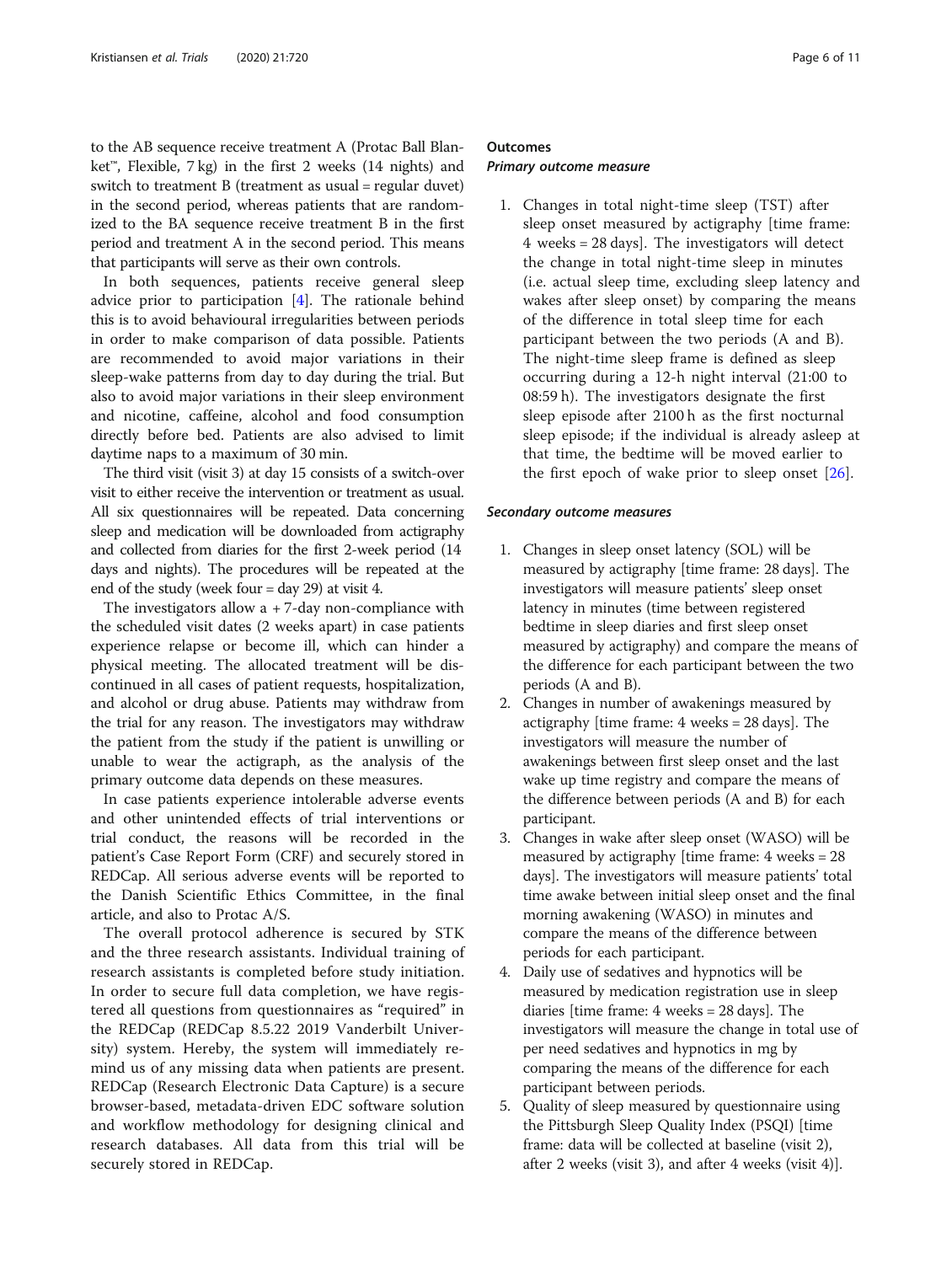The investigators will measure and report the change in quality of sleep between period A and B. For each participant, the difference between the PSQI measured at the first and the last visit (2 weeks apart) of the exposure period will be subtracted from the difference between the PSQI measured at the first and the last visit (2 weeks apart) of the control period. The total Pittsburgh Sleep Quality Index Score between 0 and 21, with "0" indicating no difficulty and "21" indicating severe difficulties, is reported. Because there will be less than 30 days between assessment at visit 3 and visit 4 and the standard PSQI is a retrospective 30 day instrument, we will use a modified version of the PSQI in which the patients will only be asked about their subjective sleep quality during the past 14 days.

- 6. Symptoms of depression will be measured by the self-reported Hamilton Depression Rating Scale  $(HAM-D<sub>6</sub>)$ . Data will be collected at baseline, after 2 weeks, and after 4 weeks. The investigators will measure the change in self-reported symptoms of depression between periods. For each patient, the difference between the scores measured at the first and last visit (2 weeks apart) of the exposure sequence will be subtracted from the difference between the scores measured at the first and last visit (2 weeks apart) of the control period. The total sum scores between 0 and 50 will be reported, where higher values represent worse outcome.
- 7. Insomnia Severity Status will be measured by questionnaire using the Insomnia Severity Index (ISI). Data will be collected at baseline, after 2 weeks, and after 4 weeks. The investigators will measure the change in patients' insomnia severity status between periods. For each patient, the difference between the scores measured at the first and last visit (2 weeks apart) of the exposure period will be subtracted from the difference between the scores measured at the first and last visit (2 weeks apart) of the control period. The total scores between 0 and 28 will be reported, where higher values represent worse outcomes.
- 8. Patients self-reported symptoms of depression measured by questionnaire using the Major Depression Inventory (MDI) [time frame: data will be collected at baseline (visit 2), after 2 weeks (visit 3), and after 4 weeks (visit 4)]. The investigators will measure the change in self-reported symptoms of depression between periods. For each patient, the difference between the scores measured at the first and last visit (2 weeks apart) of the exposure period will be subtracted from the difference between the scores measured at the first and last visit (2 weeks

apart) of the control period. The total score between 0 and 50 is reported, where higher values represent worse outcomes.

- 9. Symptoms of anxiety will be measured by questionnaire using the Beck Anxiety Index (BAI). Data will be collected at baseline (visit 2), after 2 weeks (visit 3), and after 4 weeks (visit 4).The investigators will measure the change in selfreported symptoms of anxiety between periods. For each patient, the difference between the scores measured at the first and last visit (2 weeks apart) of the exposure period will be subtracted from the difference between the scores measured at the first and last visit (2 weeks apart) of the control period. The total score between 0 and 63 for each visit is reported, where higher values represent worse outcomes.
- 10. Patient-reported outcomes concerning interpersonal sensitivity, neurasthenia, anxiety, and depression will be measured by questionnaire using The Self-Reported Symptom State Scale (SCL-28) [time frame: data will be collected at baseline (visit 2), after 2 weeks (visit 3), and after 4 weeks (visit 4)]. The investigators will measure the change in selfreported symptoms between period A and B or B and A. For each patient, the difference between the scores measured at the first and last visit (2 weeks apart) of the exposure period will be subtracted from the difference between the scores measured at the first and last visit (2 weeks apart) of the control period. Sub scales are combined to compute a total score. The range for each sub scale is: Interpersonal Sensitivity 0–32, Neurasthenia 0–28, Anxiety 0–32, and Depression 0–24. Both total score and sub scale scores will be reported. The total score ranges between 0 and 112, where higher value represents worse outcomes. Because of an overlap in one question between the sub scales anxiety and depression question, number 31 is only considered in the total sum scores.

#### Sample size

The power calculation is based on data from a pilot study  $(N = 8)$  as we have not identified any studies investigating the effects of ball blankets on TST in depressed patients.

The main outcome will be changes in total night-time sleep with and without PBB estimated by the means of the differences between the periods for each participant. The null hypothesis is that there is no change in sleep duration. In the pilot study, the mean sleep duration appeared normally distributed and the mean sleep duration without a ball blanket was 420 min. The standard deviation of the difference between the sleep duration with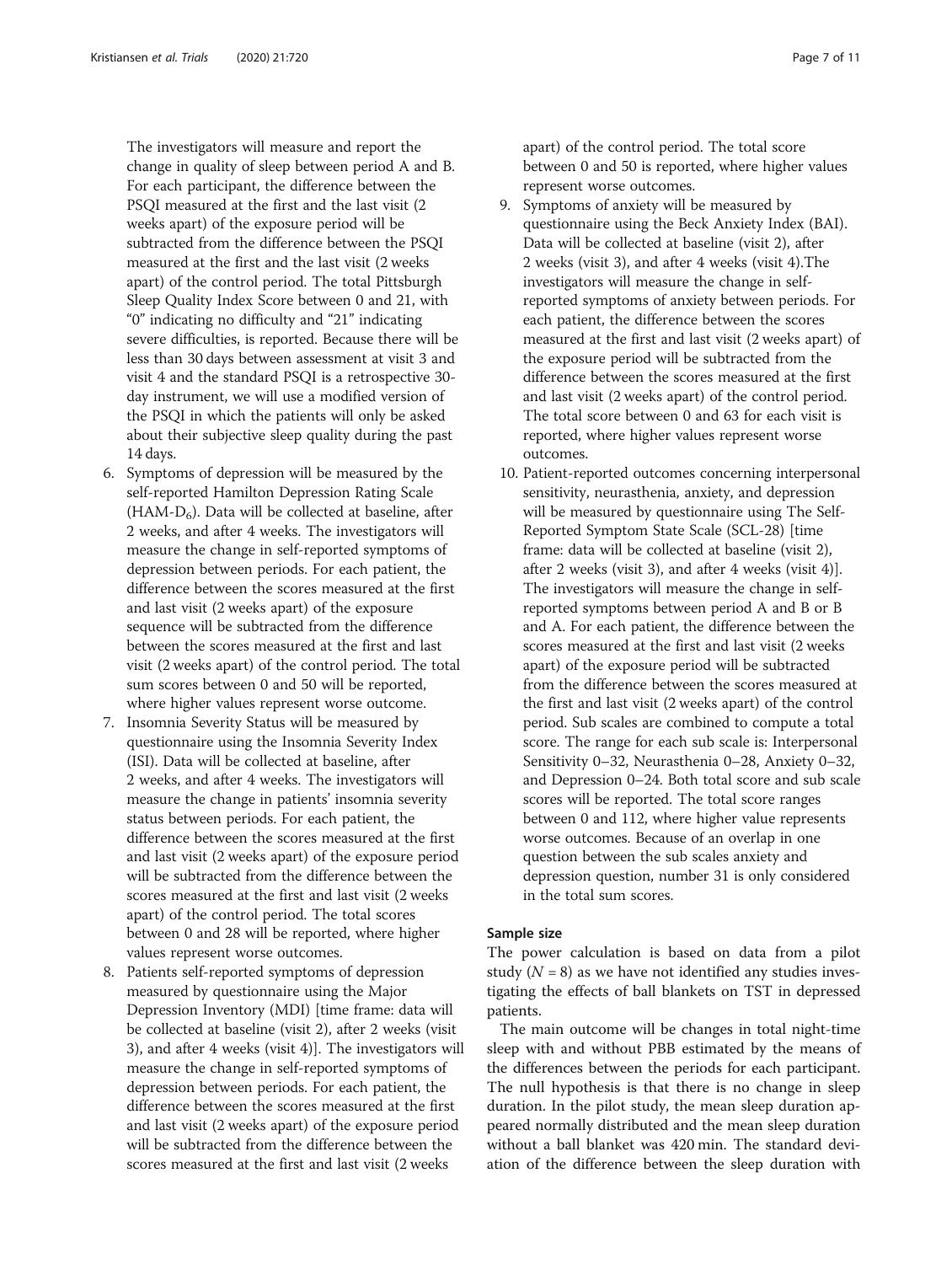<span id="page-7-0"></span>and without a ball blanket was 42 min. Based on the potential clinical gains, we aim to be able to detect a change in total sleep duration of 20 min. Assuming that the differences in sleep duration with and without a ball blanket is normally distributed, we performed power calculations for a paired  $t$  test, and with an alfa = 0.05 and power = 0.80 the minimum required sample size is  $N = 37$ . To take into account dropout rates, we aim to include 45 patients.

# Recruitment

Patients will be recruited through dedicated teams of nurses, doctors, and psychologists at each hospital. STK or research assistants will participate in weekly treatment conferences in order to help the nurses identify participants according to the eligibility criteria. When potential participants are identified, the primary contact nurse will perform the first contact. She will briefly inform them about the project and hand out the leaflet "Ball blankets as a treatment option for sleep disturbances". In cases where patients show interest, the primary contact nurse will ask for oral permission for STK or one of the research assistants to make contact with them by phone. The contact nurse will also ask for permission to pass on the following information to STK or the research assistants from their medical journal before signing the written consent for participation: their phone number, ICD-10 diagnosis, actual medication prescriptions, and symptoms of sleep disturbances. Shortly after, STK or the research assistants will contact the patient and go over the inclusion criteria on the phone in order to verify the patients' ability to participate. Further, patients will receive oral information on the aim, methods, benefits, and consequences of participation by phone and will be asked for permission to receive written patient participation material by e-mail. This enables the patients to read the material in quiet surroundings in cooperation with a relative. The material is concisely and precisely formulated in order to be easily understood by patients with potential cognitive deficits. Three to 5 days later, STK or one of the research assistants will make contact with the patients in order to confirm or disconfirm their interest in arranging a meeting. At a meeting, oral information on the project will be repeated and questions will be answered for the purpose of gaining written consent. Before signing the consent, each patient will be given a 1-week period for deliberation. The consent will give STK or the research assistants the right to gather the relevant information necessary for the analyses, i.e. medication use and diagnosis. The information will be given by STK or the research assistants in a quiet and undisturbed meeting room at the hospital in the presence of a relative. No further information from patients' medical journal will be gathered after the signing of the written consent unless patients inform us of changes in diagnosis or medication prescriptions. The written consent will be uploaded and stored in REDCap.

If the inclusion rate is unexpectedly low, additional outpatient clinics from other university hospitals will be included.

# Allocation

The randomization procedure is permuted-block randomization with varying block sizes of 4, 6, and 8 generated by an independent service provider using REDCap for randomization, meaning detailed information on blocking is unavailable to those who enrol participants and assign interventions. STK and the research assistants have access to the randomization module in REDCap as data will be entered and stored in REDCap. STK and the research assistants will be informed of allocation sequences by pressing the randomization button in REDCap. The allocation sequence is not concealed from the outcome assessors (STK and the research assistants).

#### Blinding

The administration of blankets will be performed in a randomized order but blinding of the patients and operators is not possible. The data analyses will be performed blinded to the sequence ("AB" or "BA", described above).

#### Data collection methods

The following data will be collected for the purpose of the research and recruitment:

- 1. From hospital records: Name, phone number, personal identification number from the Danish Civil Registration System (CPR number), diagnosis, medication prescriptions.
- 2. From actigraphy (Motionlogger Micro Watch from Ambulatory Monitoring Inc. NY): Total sleep time, sleep onset latency, number of awakenings, wake after sleep onset.
- 3. From diaries: The use of sleep and anxiety medications, bedtime and time of getting out of bed, number of awakenings and duration, wake after sleep onset and daytime naps including lengths registered in minutes.
- 4. From six validated questionnaires: The Global PSQI Score using The Pittsburgh Sleep Quality Index (PSQI), the insomnia severity score using the Insomnia Severity Index (ISI), depressive symptoms using the Major Depression Inventory (MDI) and 6-item Hamilton Rating Scale for Depression  $(HAM-D<sub>6</sub>)$ , patients' self-reported symptoms using the Self-reported Symptom State Scales (SCL-28)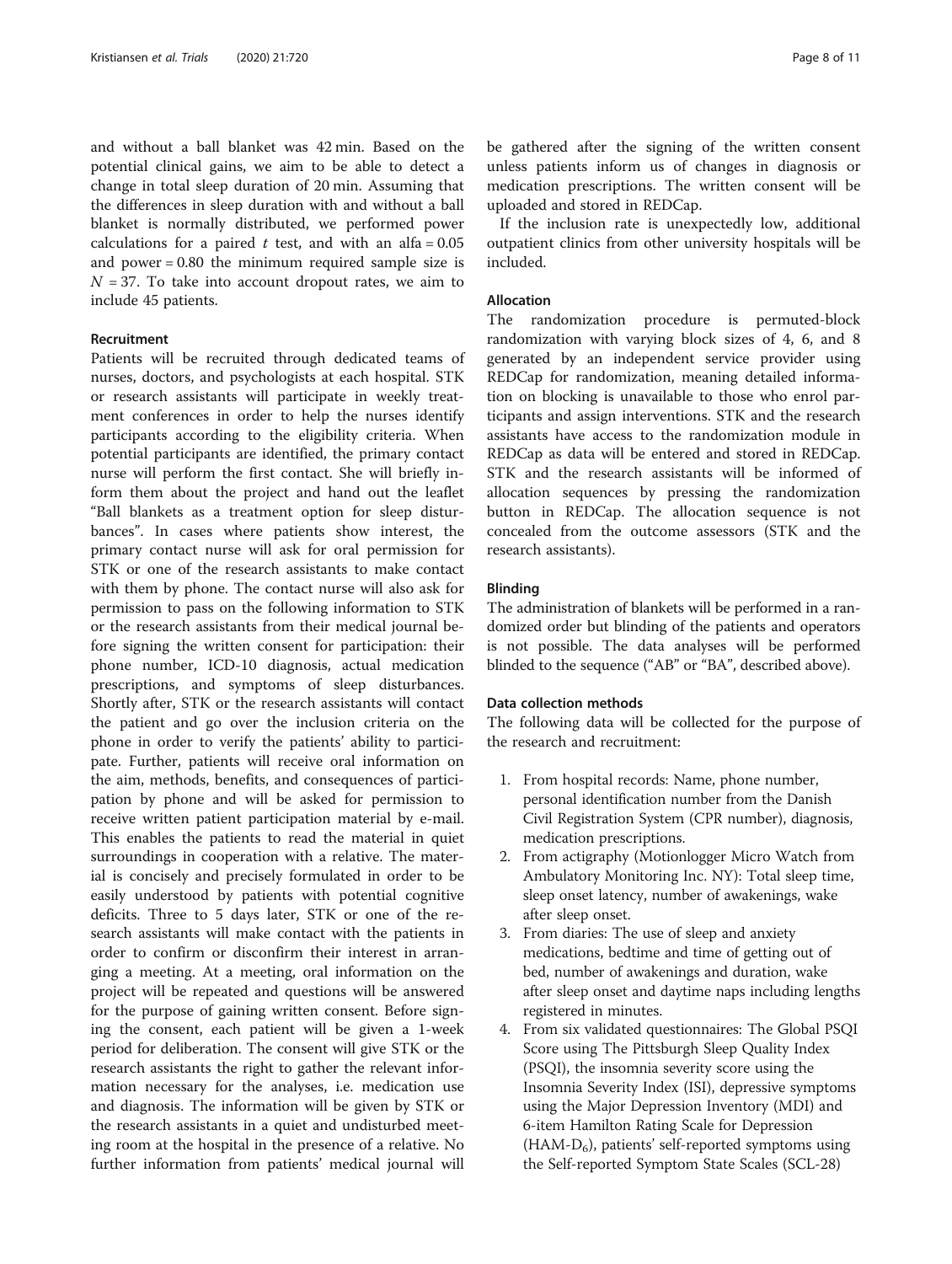and anxiety symptoms using the Beck Anxiety Index (BAI) [\[3,](#page-10-0) [25,](#page-10-0) [28](#page-10-0)–[30\]](#page-10-0).

#### Data management

All data will be securely stored in REDCap. Using the function "identifier" in REDCap enables the full trial dataset to be anonymized when exported to the Stata IC15 and MotionLogger Analysis Software programs. Sleep data from actigraphy will not include any personal identifiers. Sleep data will be stored under the allocated ID number from REDCap.

The trial will be conducted in adherence to the Declaration of Helsinki - Ethical principles for medical research involving human subjects.

#### Statistical methods

Paired, two-sided analyses will be performed. If the differences in the measures between the exposure and control periods for each patient are normally distributed, as we expect, we will use a Student's  $t$  test to test the null hypotheses of no differences. For the non-normal distributions, non-parametric tests, e.g. Wilcoxon signed-rank tests or Fisher's exact tests will be used.

All data with or without protocol violation will be included in the analysis with complete outcome data for all randomized participants. Because the analyses are based on the differences between period A and B or B and A for each patient, we will perform complete case analysis (i.e. participants with missing actigraphic data from one of the periods will be removed from the analysis). An intention to treat analysis will be performed, i.e. patients that in one or both of the periods use an "incorrect", non-study blanket will be kept in the analyses in their randomized sequence group. We will not account for missing data by imputation.

The level of statistical significance will be set to 5%.

The randomization will determine whether the participants will begin or end with a PBB. The baseline characteristics of these two groups will be presented in a table. Baseline information on sleep will be based on The Pittsburgh Sleep Quality Index (PSQI) and the Insomnia Severity Index (ISI) and not collected via actigraphy.

There will be no wash-out period in this trial because the PBB are expected to have no residual effect persisting in the subsequent periods. This assumption is based on the biological mechanisms of the ball blanket and on clinical experience, but there are no studies to corroborate this expectation. This aspect of the design, however, is expected to lead to bias toward the null, i.e. that the study will not overestimate a potential effect of PBB. The assumption of no carry-over effect in the data will be ruled out in a preliminary test. The sum of the TST values will be calculated for the time period when using PBB and when using patients' own duvets for each

participant. This will be compared across the sequence groups by means of an independent  $t$  test. If this test yields a statistically significant result, the usual test for differences between the effects of treatment A or B will not be applied [\[31](#page-10-0)].

Data will be analysed using Stata IC15 (Stata Corp, College Station, TX, USA).

#### Data monitoring

No data monitoring committee (DMC) will be established for this trial. Further, no interim analysis will be performed due to the short duration of the trial and a minimal intervention risk.

# Discussion

This trial has some limitations. First, we use the PSQI four times during the trial. For the purpose of screening for eligibility and again at visits 2, 3, and 4. However, PSQI is a retrospective 30-day instrument and there will be less than 30 days between assessments at visits 3 and 4 (14 days to be precise) [[3](#page-10-0)]. However, there will be no overlap in the recall periods between visits, as patients are asked about their sleep quality during the past 14 days at these particular two visits using a modified version of the PSQI. This is not expected to cause any bias to the results and interpretations of these as a duration of 2 to 3 weeks is often recommended clinically to differentiate transient from persistent sleep-wake disorders [\[3](#page-10-0)]. Most importantly, the PSQI with a 1 month recall period will be used as suggested when screening for eligibility and again at visit 2, which will enable us to separate the transient sleep-wake problems from the persistent sleep-wake problems when recruiting patients for this trial [[3\]](#page-10-0).

Second, remission in the underlying depression condition may occur during the trial. In order to minimize the chance of remission and to ensure a constant intensity during both periods (AB and BA), we have chosen a short intervention period. The condition is less likely to develop radically compared to when there are long treatment periods.

Third, patients in outpatient clinics are often in need of acute treatment. Therefore, period effects may occur due to newly introduced medication or medication adjustments during the trial period. Nevertheless, patients will not be excluded from the study due to these conditions as recruitment will then become almost impossible. Besides, such conditions will be equally distributed between sequence groups A-B and B-A due to the randomization. In order to interpret the results critically, we register medication prescriptions at baseline and again in sleep diaries if any changes are made during the trial period.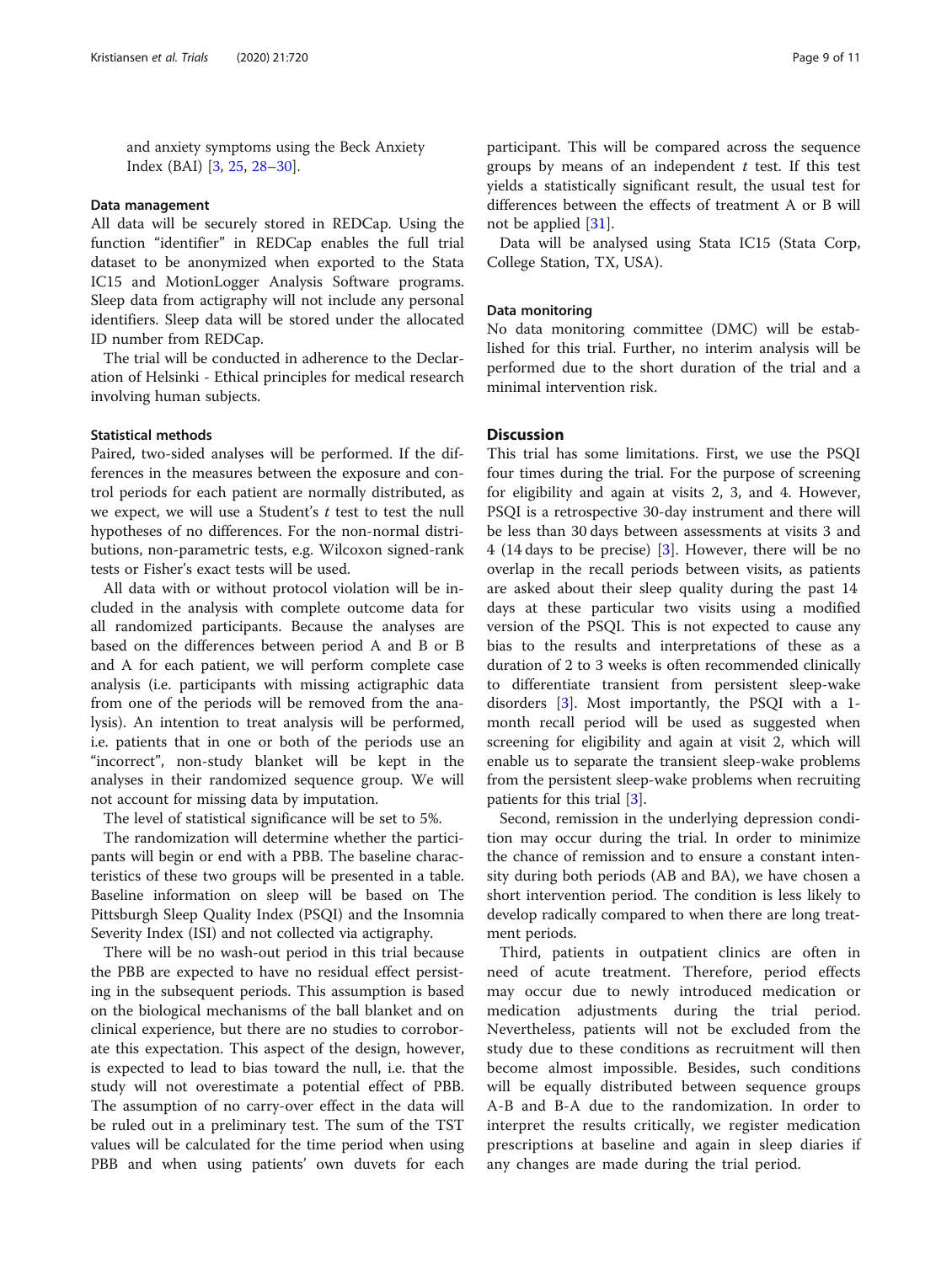<span id="page-9-0"></span>In summary, this is a randomized crossover multicentre trial testing the efficacy of Protac Ball Blankets™ on insomnia in depression treated in an outpatient setting. An easy identification of the included patients by clearly defined inclusion criteria, together with the multicentre design, supports the broad clinical relevance of the study results. Because both treatments are evaluated for the same individual, the treatment effect can be estimated based on an average of within-individual differences. Hereby, the crossover design removes between-patient variation and patients can indicate clear preferences for PBB vs regular duvets. The outcome of this trial is of high interest as the PBB may be a potential nonpharmacological supplement to medical treatment of patients with insomnia due to depression.

#### Trial status

Recruitment of participants began on November 21, 2019, and will be completed in May 2021. The manuscript reports protocol version 5, October 9, 2019.

The results will be submitted for publication in an international peer-reviewed open access journal in Spring 2022. Authors will have to meet the principles of the Vancouver Declaration. The results will be presented at both national and international conferences, fairs, and hospitals. Furthermore, the results will be presented at national and international business collaboration meetings by means of Protac A/S contacts. An e-mail will inform the patients about test results if requested.

#### Supplementary information

Supplementary information accompanies this paper at [https://doi.org/10.](https://doi.org/10.1186/s13063-020-04638-y) [1186/s13063-020-04638-y](https://doi.org/10.1186/s13063-020-04638-y).

Additional file 1. SPIRIT 2013 Checklist: Recommended items to address in a clinical trial protocol and related documents. Additional file 2. Sleep and medication diary.

#### Abbreviations

AMI: Ambulatory Monitoring Inc.; BAI: Beck Anxiety Index; HAM-D6: 6-Item Hamilton Rating Scale for Depression; ISI: Insomnia Severity Index; MDI: Major Depression Inventory; PBB: Protac Ball Blanket™; PIM: Proportional Integrating Measure; PSQI: The Pittsburgh Sleep Quality Index; SCL-28: Self-reported Symptom State Scales; SOL: Sleep onset latency; TST: Total sleep time; WASO: Wake after sleep onset; ZC: Zero Crossing

#### Acknowledgements

This study can be undertaken thanks to the Innovation Fund Denmark, Aarhus University, and Protac A/S. The authors would like to thank Scientist & Education Officer Phillip Dionysopoulos and all sleep scientists at The Respiratory Medicine and Sleep Disorders service at Royal Melbourne Hospital, Parkville, Victoria, Australia, for their invaluable input to the protocol. The authors are also grateful to the local staff and their enthusiasm at The Mood Disorders Clinic in Aarhus and The Clinic of Affective Disorders in Odense for their participation, enthusiasm, and willingness to recruit patients for the trial. They also wish to thank statistician Morten Frydenberg from Aarhus University who supervised STK on power calculations and plans for the analysis. Finally, thanks to Jakob Hjort from Aarhus University for REDCap support.

#### Authors' contributions

STK: Developed the idea, searched the literature, and drafted the protocol in collaboration with ERL. STK conducted the power calculation in collaboration with Morten Frydenberg (statistician at Aarhus University). STK framed the intervention and control treatment, planned the study and data collection, and planned the analysis in close collaboration with ERL, MB, and PV. STK and ERL raised the funds. STK and ERL conducted a pilot study at Aarhus University Hospital, Risskov  $N = 8$  prior to the final draft of the protocol. ERL, PV, and MB revised and approved the protocol. STK registered the trial at ClinicalTrials.gov, obtained ethical approvals, and developed the REDCap database. STK is responsible for patient recruitment and information materials. Materials are all revised by ERL, MB, and PV. STK and ERL are responsible for the overall conducting and completion of the trial. STK and three research assistants employed at the outpatient clinics are responsible for the inclusion, randomization of patients in REDCap, protocol adherence, data collection and monitoring, data management, and data protection. STK, ERL, and PV will perform the analysis in collaboration with a statistician at Aarhus University. STK will draft the final report. PV, MB, and ERL will critically read the final report and thereby have the final authority over the report submitted for publication. All contributors have approved this protocol version submitted to BMC Trials for publication. All authors have read and approved the final manuscript.

#### Funding

This work is supported by the Innovation Fund Denmark (grant number 7038-00157B), Oestergade 26A, 4. Sal, 1100 Copenhagen K. It is also supported by Protac A/S, Niels Bohrs Vej 31D, 8660 Skanderborg and Aarhus University, Department of Public Health, Bartholins Allé 2, 8000 Aarhus C.

#### Availability of data and materials

Not applicable.

#### Ethics approval and consent to participate

The protocol was approved by the Danish Scientific Ethics Committee (1-10- 72-204-18), the Innovation Fund Denmark (7038-00157B), and the Data Protection Agency internally at Aarhus University (2016-051-000001, 1159) before patient enrolment. The trial is registered at the ClinicalTrials.gov database (NCT03730974). The Protac Ball Blanket™ is CE registered. In case of protocol amendments, all relevant parties will be notified. We identify no risk, pain or discomfort involved in participating in the trial. Full informed consent will be obtained from all study participants before participation in this trial. The model consent forms are available from the corresponding author on request. This trial does not involve collecting biological specimens, why additional consent provisions are not needed. Participation is completely voluntary, and patients can withdraw from the project at any time. Participation or dropout will have no influence on the usual treatment offered in the psychiatric outpatient clinics. Patients will not receive any payment for participating in the trial. Patient confidentiality will be protected before, during, and after the trial. Data will be entered and securely stored in REDCap. Data will be accessed through secure VPN connections at Aarhus University when analysed by STK. Data will be fully anonymized before being shared with an internal statistician at Aarhus University. The datasets analysed during the current study will be available from the corresponding author on reasonable request. After trial completion, data will be stored at the Danish Data Archive.

A co-operation agreement has been produced and signed in collaboration with the legal department at Aarhus University and Protac A/S, Skanderborg, ensuring (1) that Aarhus University owns the final dataset, (2) the company will have no access to the dataset, and (3) all results will be published regardless of whether the results turn out positive or negative.

# Consent for publication

Not applicable.

### Competing interests

This is an industry-supported trial. The company Protac A/S covers 50% of STK's salary in collaboration with The Innovation Fund Denmark, who covers the remaining 50%. However, trial sponsors and funders have no role in the study design; the collection, management, analysis, and interpretation of data; the writing of the report; and the decision to submit the report for publication.